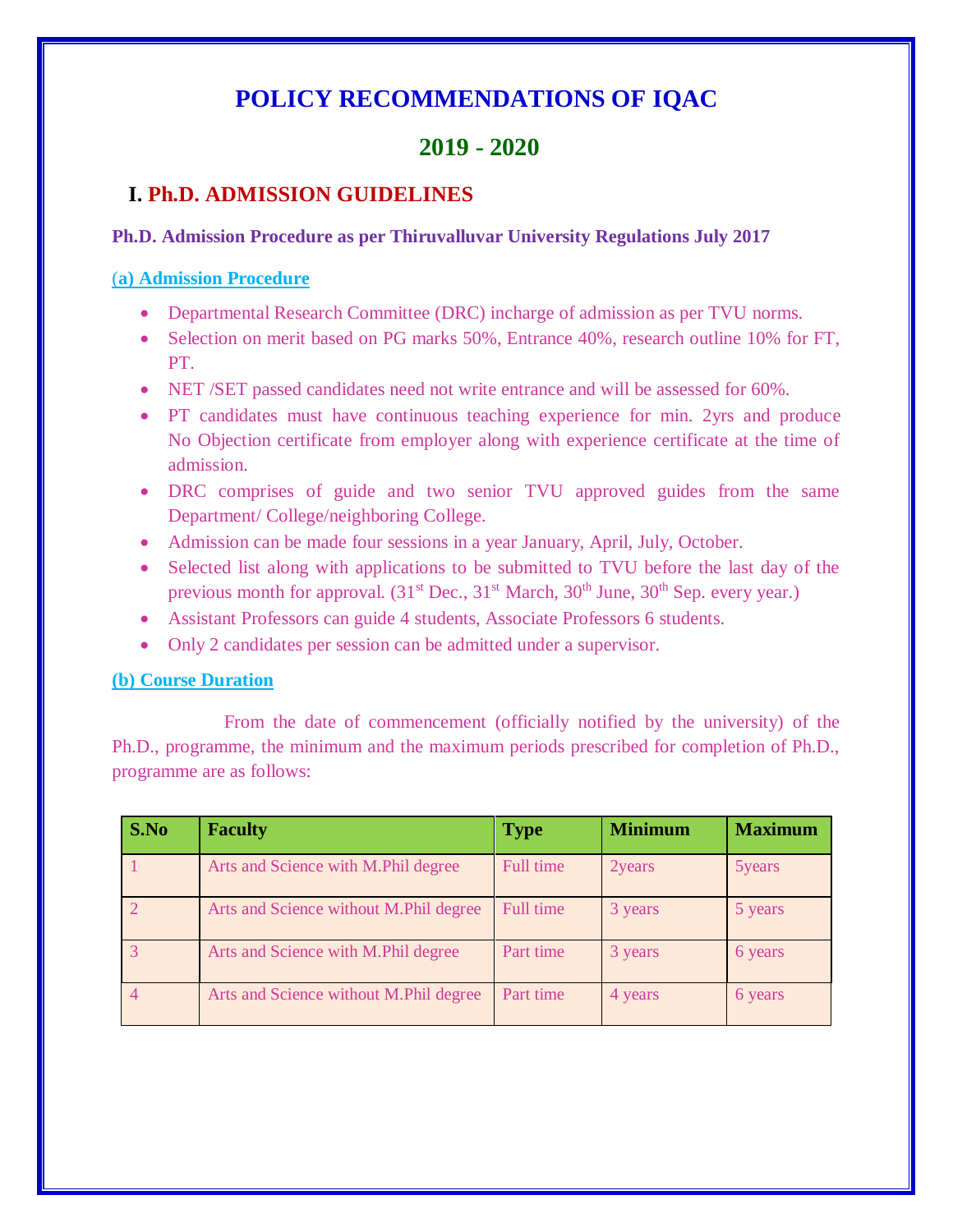#### **(c) Doctoral Committee (DC)**

- For every candidate a doctoral committee not less than 3 members to be formed with TVU approval.
- DC comprises of research Supervisor as the chair person along with 2 senior approved guides from the same Department or from neighbouring college.
- DC approves the course work syllabi prepared by the research supervisor and monitors the research progress.
- Course work evaluation is done by DC and report sent to TVU on successful completion.
- DC to meet at least twice in a year for each scholar till the submission of her thesis and reports to be sent to TVU.

#### **(d) Course Work**

 Every candidate provisionally registered for the Ph.D. programme shall undergo course work in the first year.

| S.No.                          | <b>Category</b> | <b>Course Code</b> | <b>Course Title</b>         | <b>Credits</b><br><b>Without</b><br><b>M.phil</b> | <b>Credit</b><br><b>With</b><br><b>M.Phil</b> |
|--------------------------------|-----------------|--------------------|-----------------------------|---------------------------------------------------|-----------------------------------------------|
|                                | Paper I         | DTAM101            | <b>Research Methodology</b> | 6                                                 |                                               |
|                                | Paper II        | <b>DTAM102</b>     | Advanced core               | 6                                                 |                                               |
|                                | Paper III       | <b>DTAM 103</b>    | <b>Background Core</b>      | 6                                                 |                                               |
| <b>CREDITS</b><br><b>TOTAL</b> |                 |                    | 18                          | 12                                                |                                               |

• The course work consists of the following

#### **(e) Evaluation**

- The three papers are self study papers.
- Final Examination will be conducted at the end of first year for 100 marks.
- Research Supervisor with the approval of the DC Committee will conduct the written examinations for the courses prescribed through CoE office.
- Results will be communicated by the Supervisor to the University with the answer scripts and questions along with the Minutes of the Meeting of the DC Committee.
- On the basis of these examinations, provisional registration of the candidate will be confirmed by the University.
- Researchers shall be permitted to proceed with her research work and submit the thesis at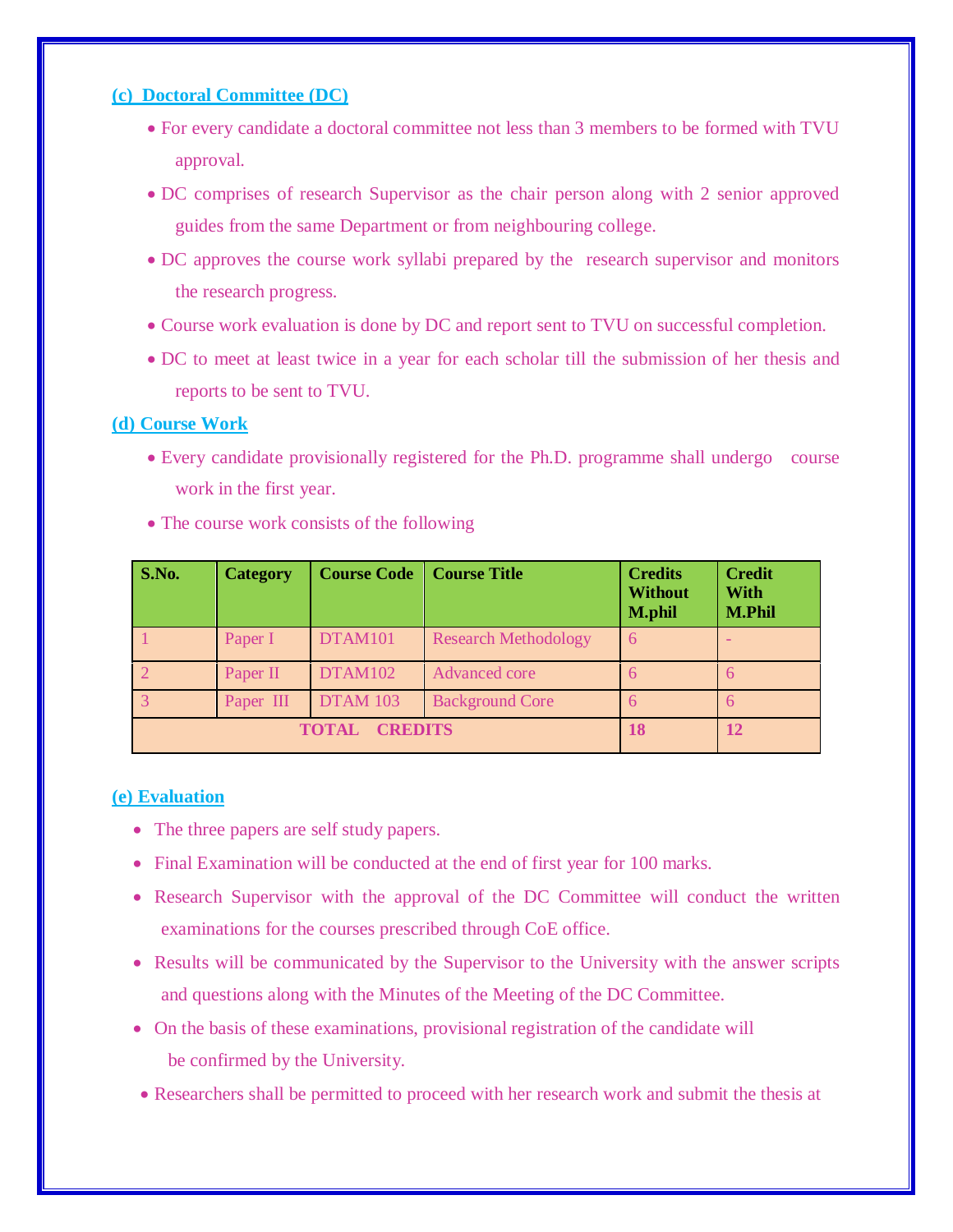the expiry of minimum total period of research prescribed after provisional registration.

- The board of examiners will evaluate the thesis and report on the merit of candidate.
- After due correction the same will be permitted for Viva Voce examination.

#### **(f) Attendance Requirements**

- Attendance to be eligible to submit the thesis.
- The Part Time research scholars should have a minimum of 60 contact days per year for the discussion with the guide.
- Attendance and onduty letters to be maintained by the concerned research supervisor and monitored by R & D cell.
- A maximum of 6 days at a stretch will be provided as On duty for reference / work.

#### **(g) Class Teaching**

- All Full Time scholars are expected to handle a subject for minimum of 2hrs / week.
- Research Supervisors concerned shall allot these hours to the scholars and ensure that timetable and classes are handled effectively by scholars.

#### **(h) Presentation / Participation**

- Every research scholar shall publish a minimum of 2 research article in peer reviewed journal with impact factor in SCI indexed journal / UGC listed journal.
- A plagiarism report of the Research article shall be submitted to the R&D Cell.
- A minimum of 2 presentation/ participation should be done by the scholars in International/
- National Conference / Seminar

#### **(i) Monitoring progress**

- The Doctoral Committee would review the progress and give suggestion.
- A brief report of work done by scholar in the prescribed proforma to be forwarded by the research supervisor to TVU once in every 6 months.
- The report should clearly indicate the progress achieved and cover the following points
	- (i) Thesis proposal status
	- (ii) Course work completion status
	- (iii) Schedule of the research work
	- (iv) Progress made during period of the report
	- (v) Publications / reports if any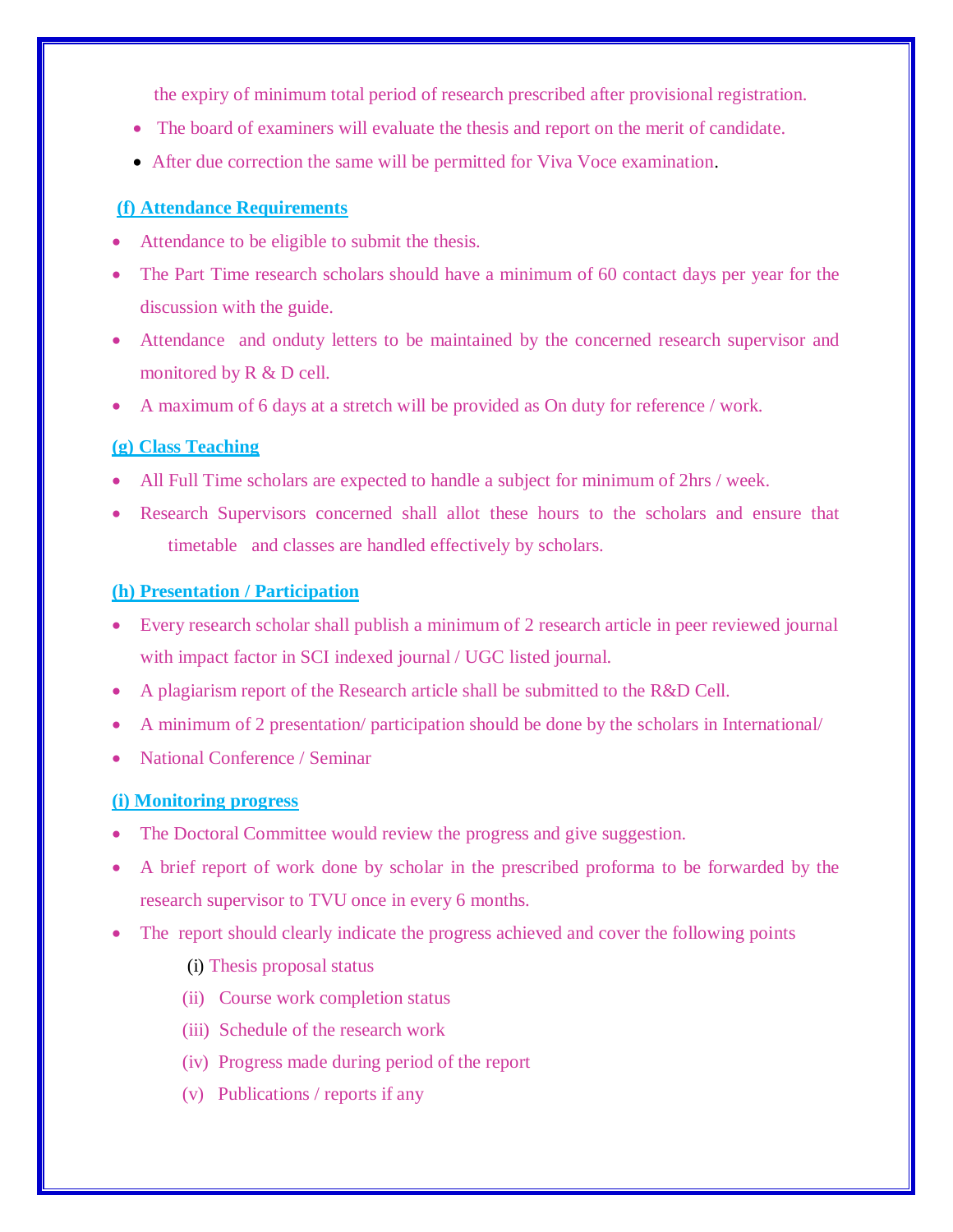- (vi) Problems / difficulty if any
- (vii) Plans for future work
- Failing any one of the above, the candidate will not be permitted to submit the thesis.

### **(j) Plagiarism Check**

**Certificate of Plagiarism Check to be produced by the scholar before submission.**

- 1. Name of the Research Scholar
- 2. Course of Study M.Phil.,/Ph.D.,
- 3. Title of the Thesis/Dissertation
- 4. Name of the Supervisor
- 5. Department
- 6. Acceptable maximum limit 20%
- 7. % of similarity of content identified
- 8. Software used URKUND
- 9. Date of verification

## **(k) Fees Payment**

| S.No           | <b>Nature of Fee</b>                                                | <b>Payment</b>                                                                                                                                              |  |  |
|----------------|---------------------------------------------------------------------|-------------------------------------------------------------------------------------------------------------------------------------------------------------|--|--|
| 1              | Research Fees to be paid till<br>submission of thesis               |                                                                                                                                                             |  |  |
|                | July session<br>October session<br>January session<br>April session | on or before July 31 <sup>st</sup><br>on or before October 31 <sup>st</sup><br>on or before January 31 <sup>st</sup><br>on or before April 30 <sup>th</sup> |  |  |
| $\overline{2}$ | University fees                                                     | As per TVU norms                                                                                                                                            |  |  |
| 3              | <b>Doctoral Committee expenses</b>                                  | To be borne by<br>the<br>respective scholar                                                                                                                 |  |  |
| $\overline{4}$ | <b>Examination</b> fee<br>(course Work)                             | College norms                                                                                                                                               |  |  |
| 5              | Synopsis evaluation                                                 | $-do-$                                                                                                                                                      |  |  |
| 6              | Thesis evaluation                                                   | $-do-$                                                                                                                                                      |  |  |
| $\overline{7}$ | <b>VIVA Voce</b>                                                    | $-do-$                                                                                                                                                      |  |  |
| 8              | <b>Change of Title</b>                                              | $-do-$                                                                                                                                                      |  |  |
| 9              | Re-registration                                                     | $-do-$                                                                                                                                                      |  |  |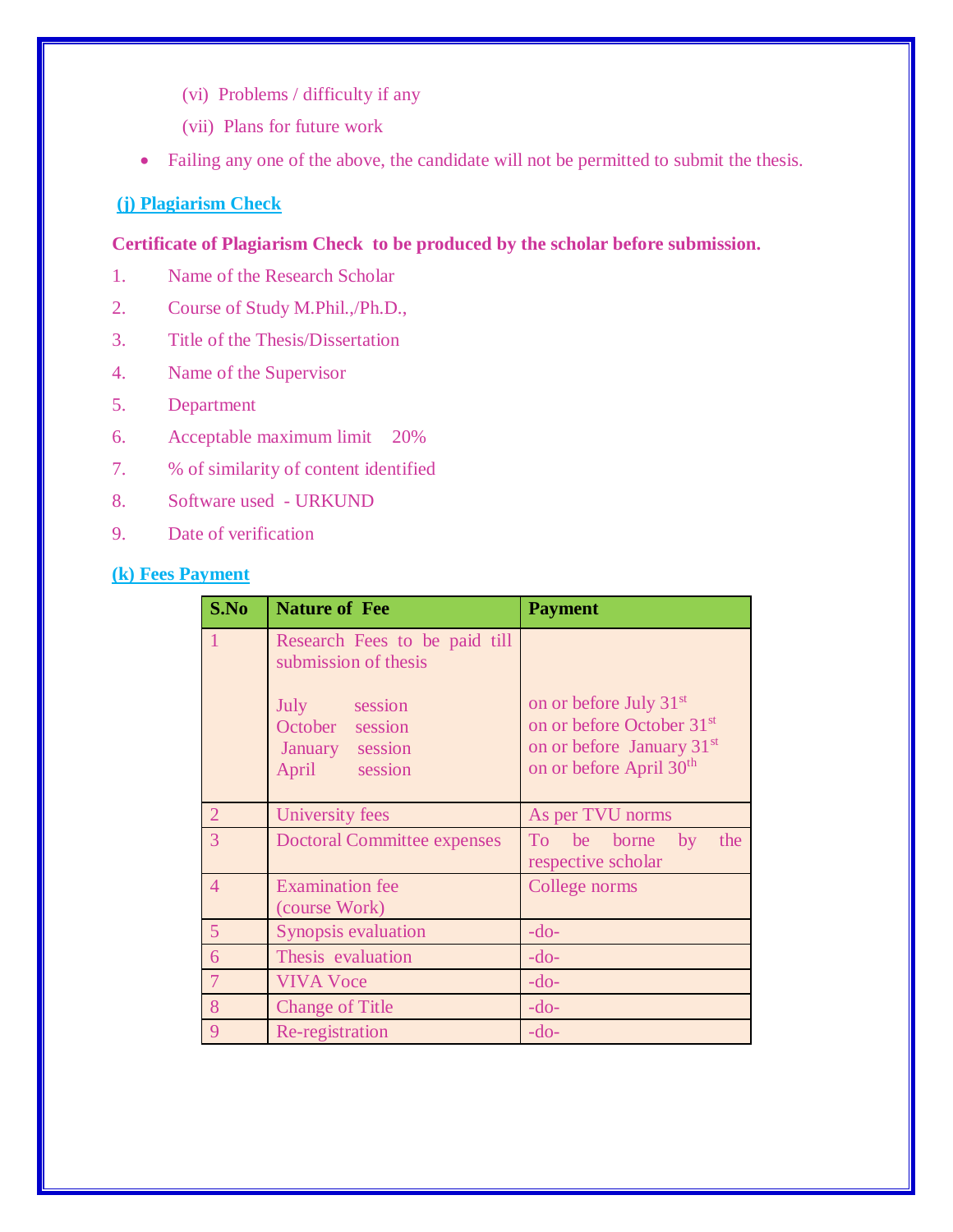#### **(l) Thesis Submission**

- Draft copy of Synopsis to be approved by the DC
- Panel of examiners to be formed by the DC (As per TVU norms)
- After one month and before 6 months from the date of submission of the synopsis scholars can submit their thesis as per TVU norms.
- No Candidate is permitted to submit her thesis after maximum period.

#### **Ph.D. Admission Procedure as per Thiruvalluvar University Regulations July 2019.**

#### **(a) Admission Procedure**

- Selection on merit based on PG marks 50%, Common Entrance Test 40%, research outline 10% for FT ,PT.
- NET /SET passed candidates need not write entrance and will be assessed for 60%.
- PT candidates must have continuous teaching experience for min. 2yrs and produce No Objection certificate from employer along with experience certificate at the time of admission.
- DRC comprises of guide and two senior TVU approved guides from the same Department/ College/neighbouring College.
- The Admission into Ph.D., Programme will be through an Common Entrance Test (CET) conducted by the University for all the colleges in the in the month of November and June (Twice a Year).
- The candidate is eligible for interview only after scoring a minimum of 50% marks and above in the entrance examination. A certificate of qualification for Ph.D., admission will be issued to the eligible candidates that will be valid for a period of ONE year only
- Application forms will be available online from 1st to 20th of the months mentioned above. Before 30th of the month, the written test will be conducted.
- Assistant Professors can guide 4 students, Associate Professors 6 students.
- Only 2 candidates per session can be admitted under a supervisor.
- Ph.D., registration can be done in two sessions January June and July December.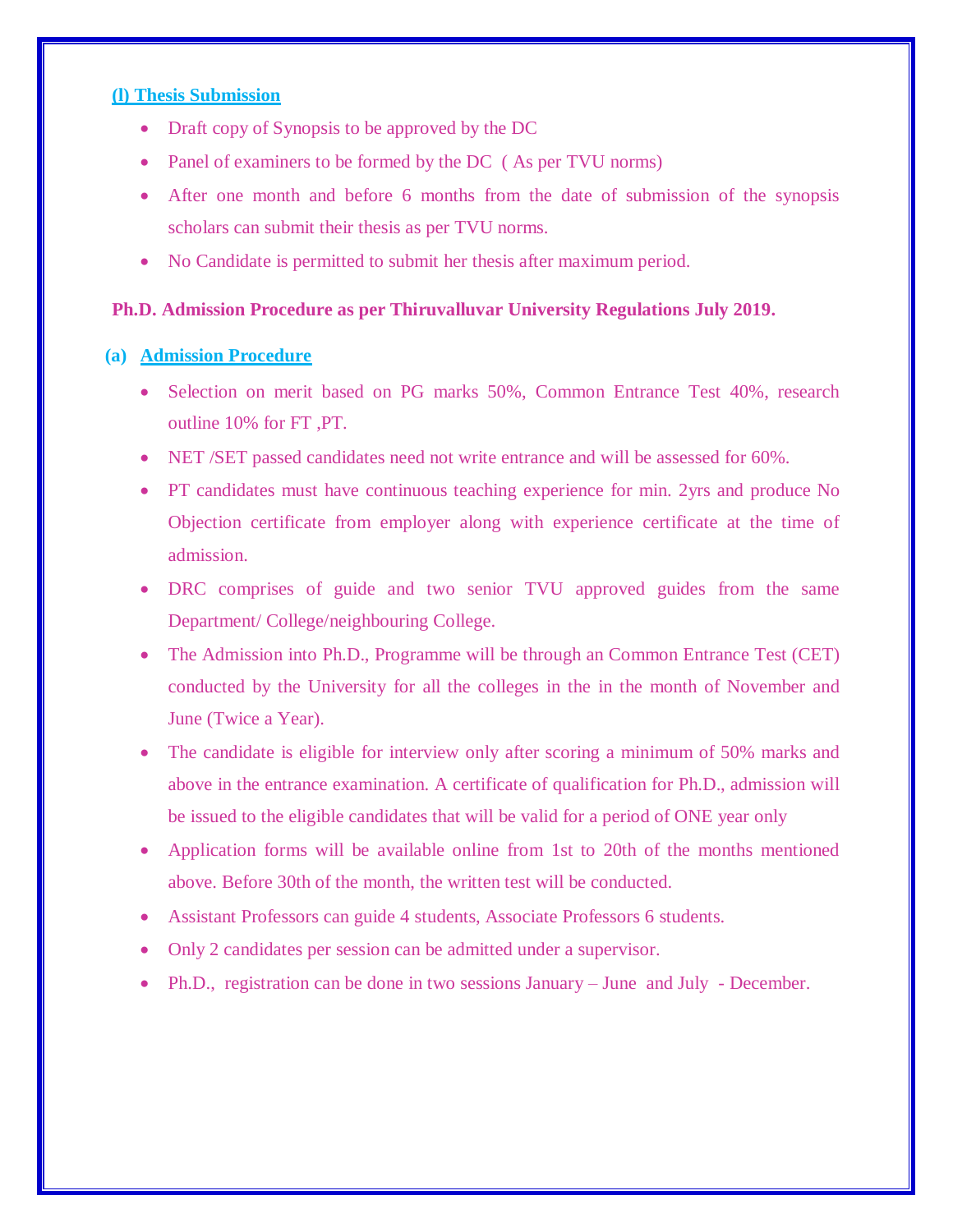#### **(b) Doctoral Committee (DC)**

- For every candidate a doctoral committee not less than 3 members to be formed with TVU approval.
- Supervisor-Convener
- Head of the department concerned
- External subject expert (Outside Thiruvalluvar University with 500 citations).
- The DC will meet to review the progress of a candidate once in a year.
- DC approves the course work syllabi prepared by the research supervisor and monitors the research progress.
- Course work evaluation is done by DC and report sent to TVU on successful completion.

#### **(c) Course Work**

- PG (without M.Phil) FOUR course work papers and 2 MOOC courses
- With M.Phil Two courses / Two MOOC Courses.
- The course work consists of the following

| S.No                           | <b>Category</b> | <b>Course Code</b> | <b>Course Title</b>         | <b>Credits</b><br><b>Without</b><br><b>M.phil</b> | <b>Credit</b><br><b>With</b><br><b>M.Phil</b> |
|--------------------------------|-----------------|--------------------|-----------------------------|---------------------------------------------------|-----------------------------------------------|
|                                | Paper I         | DTAM101            | <b>Research Methodology</b> | 6                                                 |                                               |
|                                | PaperII         | DTAM102            | Advanced core               | 6                                                 | 6                                             |
| 3                              | Paper III       | <b>DTAM 103</b>    | <b>Background Core</b>      | 6                                                 | 6                                             |
| $\overline{4}$                 | Paper IV        | <b>DTAM 104</b>    | <b>Guide Paper</b>          | 5                                                 |                                               |
| <b>CREDITS</b><br><b>TOTAL</b> |                 |                    |                             | 23                                                | <b>12</b>                                     |